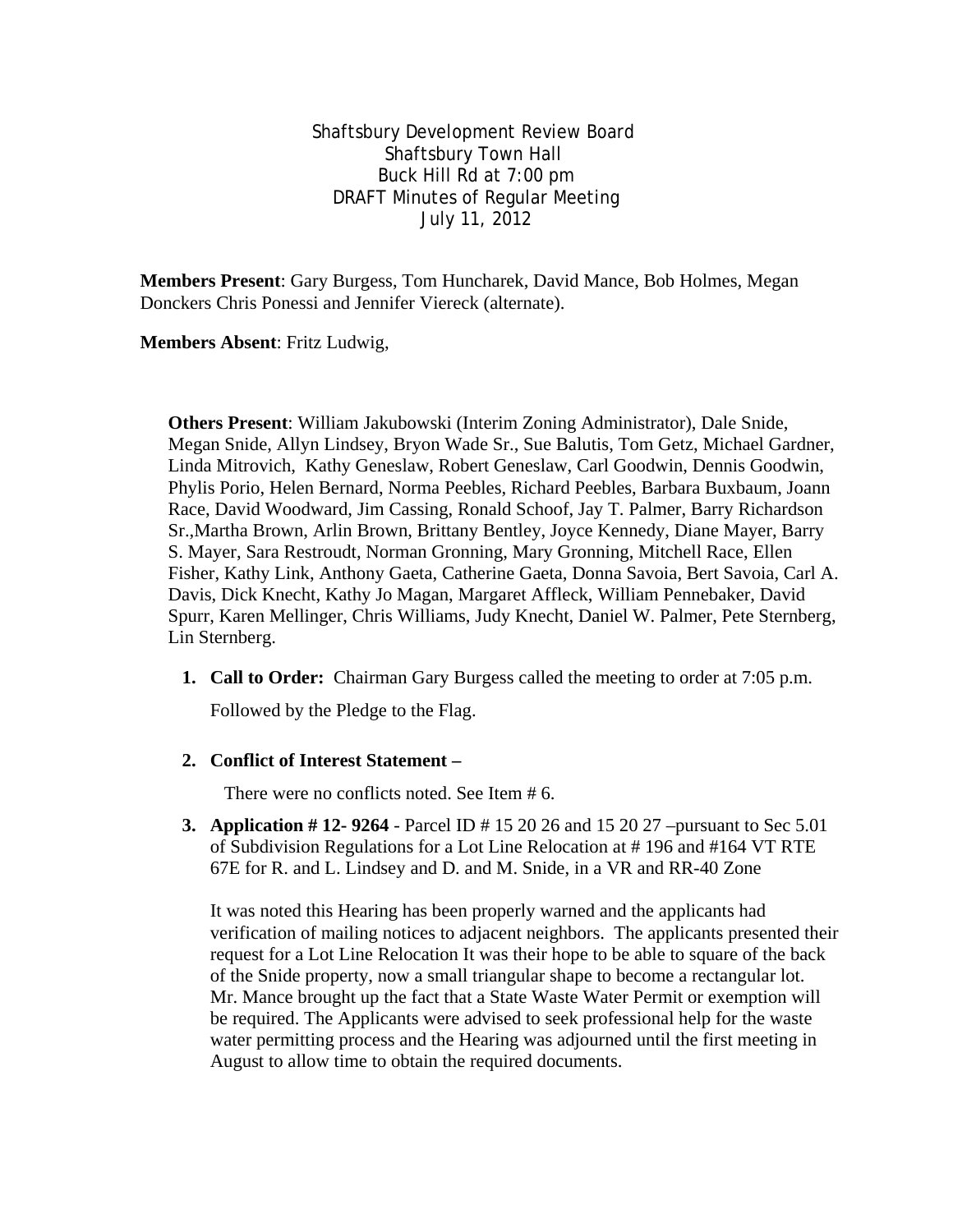**4.** Application # 12-9281 – Parcel ID# 15 20 27 – Pursuant to Sec. 3.3 and 3.3.2 to allow a carport previously permitted for residential use and a trailer, to be used for the protection of machines and tools used for firewood production by Richard and Lois Allyn Lindsey at 196 VT RTE 67E. The fire wood sales and production exists as a non conforming use in a VR and RR-40 Zone. It was noted this Hearing has been properly warned and the applicants had verification of mailing notices to adjacent neighbors. The applicant Mrs. Lindsey spoke of the history of the property as a pre-existing non-conforming use. Discussion centered around the continuation of the use as; the Applicant's husband has been ill, it was difficult to find employees lately and they are contemplating selling the house.

**Motion**: by Bob Holmes, seconded by David Mance to discontinue the business use, remove the trailer, withdraw the application and urge the Select board to refund the Applicants filing fee. The vote passed 4-3-0. In favor – Megan Donckers, Bob Holmes, Tom Huncharek and Chairman Gary Burgess. Opposed – David Mance, Chris Ponessi and Jennifer Viereck. Mr. Ludwig was absent.

There was unruliness in the audience and discussion from the public regarding the sound system and it being ineffective. The volume was raised and the response was better.

**5.** Application # 12-9278 - Property ID # 02 01 42 - Appeal of the Zoning Administrator's Determination dated May 31, 2012 by M. Gardner – 272 Rod and Gun Club Rd. pursuant to Subchapter 11 Section 4465 (b) (3) permitting the sale of ice cream at the Chocolate Barn ; located at 5055 VT RTE 7A in an RR-80 Zone

It was noted this Hearing has been properly warned. Tom Huncharek recused himself and left the table. Mr. Williams requested that Ms. Vierick recuse herself from the hearing based on her prior involvement with the Chocolate Barn case review. Ms. Viereck withdrew stating Mr. Williams made factually incorrect statements.

Town Attorney R. Woolmington joined the DRB at the table. The Attorney representing the Chocolate Barn defense of the Appeal, Mr. Tom Getz, had filed a Notice of Appearance, and was joined by Sue Balutis and Tom Hunchareck, of the Chocolate Barn.

Mr. Michael Gardner, the Applicant in this matter was also present.

Chairman Gary Burgess asked that the Town Attorney to assist in the legal determination regarding the Motion to decide on the appropriateness of a Motion to Dismiss filed by the defendant. Attorney Woolmington responded the Board had to show a need for the Motion to succeed.

Mr. Getz spoke for the defense as a representative of Primmer, Piper, et al., attorneys for the Chocolate Barn. He directed the Board's attention to VT Standards existing to determine Interested Party Status - 24 VSA Sec 4465, particularly that; the appellant be an immediate neighbor, the decision would result in a direct impact and that the use as proposed would not fit within the Town Bylaw or Plan. Attorney Getz stated the filing did not show impact as Gardener's location distance is to far from the questioned site. There is no impact directly related to his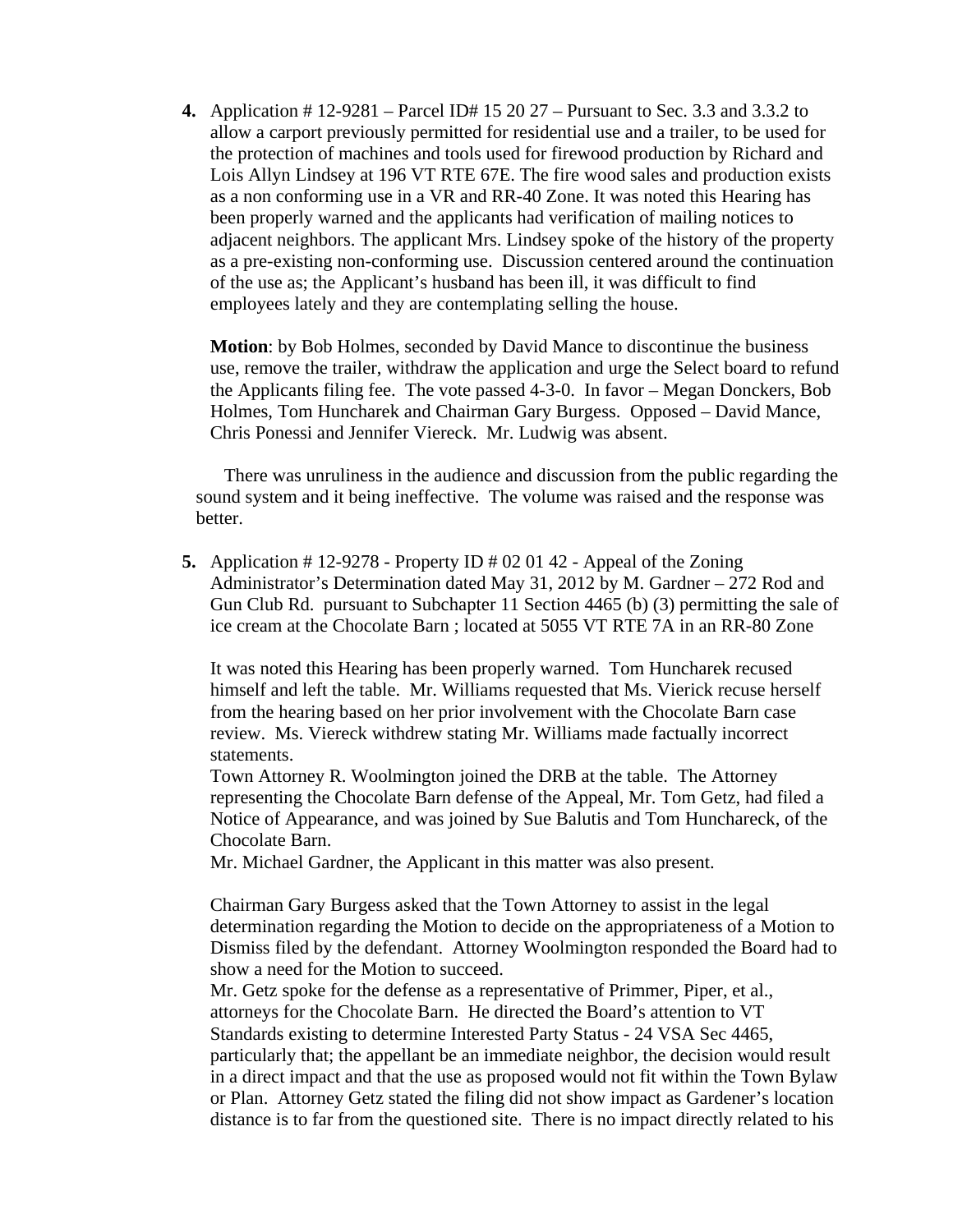property and because neither standard has been met he feels the motion to dismiss must be upheld.

Mr. Gardner felt his letters were concise in content ; the matter should have been properly before the DRB, rules should be applied fairly and "not circumvented by procedural shenanigans". He mentioned a revised Appeal filing which the Chair stated had not been seen by the Board but they were aware of it.

The first need is to deal with the Motion to Dismiss. Attorney Woolmington supported the Chairman's statement.

Megan Donckers mentioned a definition of an immediate neighbor which did not include a neighbor only slightly less than a mile away. Mr. Getz cited a case of a two lot sub division was appealed by person living less than ½ mile away and the court ruled they were not interested parties.

There was a concern that the time period for the original appeal was correct and R. Woolmington affirmed it was. The ZA indicated the Notice of Decision was posted in the 3 usual locations, mailed to the adjacent neighbors, and the Owners. Members of the public were asked to comment.

Phylis Porio spoke on Community; people seeking change without regard to the community wishes. A DRB application would allow the people to see how the DRB works with community. It should show how a person would be seen by VT er's.. Board member David Mance reprimanded the public about heckling. Everyone has a right to speak and be heard. He feels the current attitude does not reflect the spirit of people of Vermont . Norma Peebles spoke on her time in VT and in rebuttal she was against Ms. Porio's characterization of Vermonters.

Trevor Mance spoke about his disappointment because we are losing transparency that the Town has been working towards these last several years. The matter should go to the DRB as a fair process that should be used.

Michael Gardner offered that his concern was not so much about the Chocolate Barn issue as about the process. He felt this was a substantial change of use and the DRB process would allow for opinions and decisions to be heard. He felt it was an egregious violation of the Community.

The Chairman spoke on opinion versus evidence and asked the ZA to address his decision and the basis for it.

The ZA was asked to comment and stated:

The operation of the Chocolate Barn was as a legal non-conforming use pre-dating the date of Bylaw enactment as a retail confectionery business.

There was no expansion of the building beyond its physical limits.

Was Ice Cream a confectionery, as a sugar, milk, and fruit combination, he felt it was. Was the use a restaurant? The State licenses restaurants. It has requirements for the operation of them. Those requirements are not the same as a confectionery retail sale location. The Bylaws have no definition of a restaurant. There is a section that does allow retail sales.

The impact was determined by the size of the area of production and the equipment used.

No in premises consumption, use only existing porch seating. The seasonal use for ice cream and candy are usually opposite in peaks. This is primarily a tourist, seasonal use.

There was no change of use, therefore no change required to parking.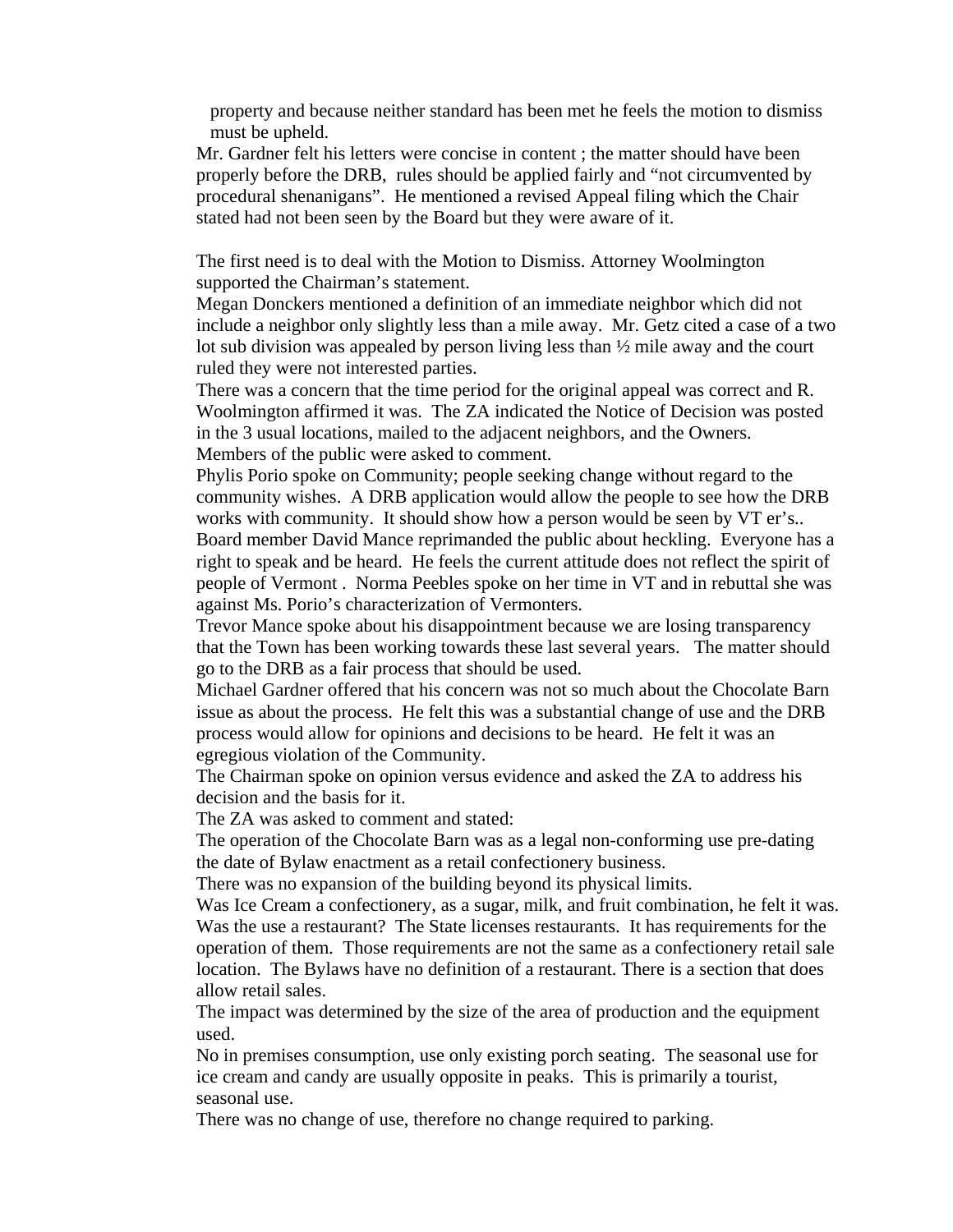Intensity increase does not change the use. (An example of a local restaurant that had operated at a medium capacity and then increased volume due to a change in the menu did not create a change in use.)

The Chair asked the ZA where he found the definition of "confection" The ZA replied, probably on line. Megan Donckers recalled seeing the same definition described in her review of the matter.

Sue Balutis referred to her experience with the former owner, C. Gregory. The production of chocolates and candy usually falls in the hot weather.

M. Foley questioned M. Gardeners use of 'egregious ' so many times and also questioned the Town's payment to Rob Woolmington.

Bill Obernauer felt Mr. Gardener's impact was emotional and physical, not environmental or otherwise related to recognized impacts.

Mr. Chris Williams felt the DRB should dismiss the appeal. It is not an abuse of process, there is no impact upon Mr. Gardner.

The Chair asked for Motion to dismiss on the basis the applicant was not an immediate neighbor under the Statutes..

**Motion:** made by Megan Donckers, seconded by Chris Ponessi, to dismiss M. Gardner's application as not in conformity with the requirements of 24 VSA Section 4465 (B) (3) for an interested party. A written decision is to follow. The vote in favor of the motion was 4-1-2. The Vote was as follows: In Favor; Megan Donckers, Robert Holmes, Chris Ponessi and Chairman Gary Burgess; in Opposition; David Mance and, Recused; Tom Huncharek and Jennifer Viereck.

A brief recess was taken while the public cleared the room for the rest of the business.

- **6. Discussion of Rules and Procedures.** An email had been forwarded to the DRB members from D. Mance regarding proposed changes to the language. Bob Holmes also had some changes he reviewed. Bob offered to do adds/ deletes as the review progressed due to the ZA being out of town for two weeks. Megan Donckers offered to do same as Bob had expressed some difficulties with some word processing.
- **7. Driveway Access:** Application by Regina Shaler Glastonbury Rd. for a permit to install a new curb cut. It is noted the Road Foreman approved the application with a culvert. Chairman Burgess asked to add a condition requiring at least 50 feet of brush grass or other growth that might disturb the line of sight be kept clear in perpetuity and maintained in that manner.

**Motion to issue the Permit :** made by Bob Holmes, seconded by Chris Ponessi and passed 7-0-0-

## **8. Approval of Minutes:**

**12/7/11, 4/4/12** – Approved previously, Phylis Porio signed as Chair of those

meetings.